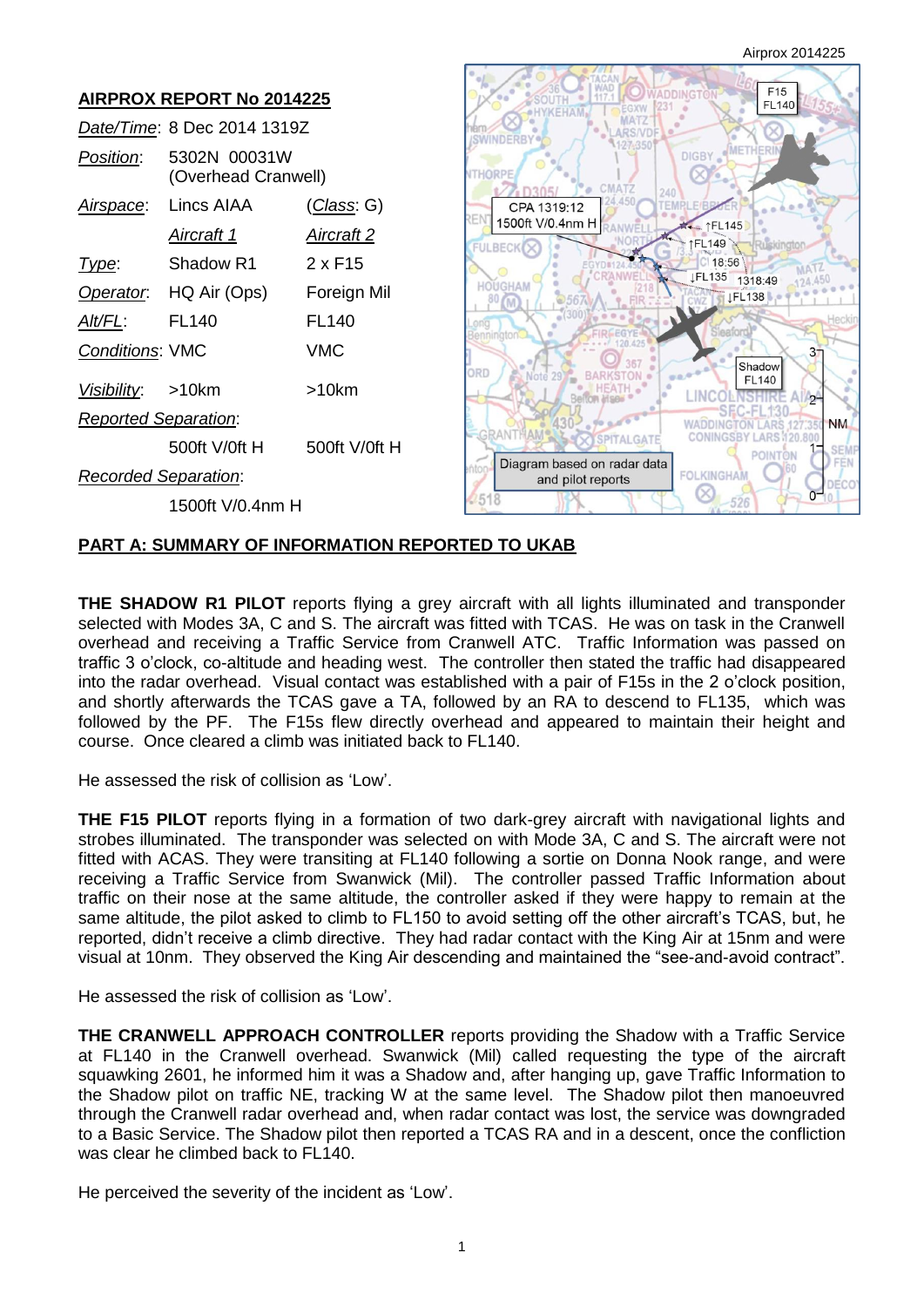**THE CRANWELL SUPERVISOR** reports he was informed by the App controller that the Shadow aircraft had reported a TCAS RA against fast-moving aircraft at a similar level. The traffic had been called by the controller, but radar contact was lost due to the Shadow entering the radar overhead. The conflicting traffic was receiving a service from Swanwick (Mil) en-route the Lichfield corridor.

**THE SWANWICK(MIL) CONTROLLER** reports that the F15 formation free-called requesting a climb out of the range to FL140 to route through the Lichfield corridor. They were identified, placed under a Traffic Service, and the climb was initiated. There was a substantial amount of traffic around Cranwell, and an aircraft at FL140 was called to the F15s at a range of 15nm; it was called again at 12nm in range and bearing format, and the F15 crew called radar contact. The F15 pilot requested the aircraft type; Cranwell ATC were called and the information obtained. This was given to the F15 crew and they were asked whether they were happy to continue against the conflicting aircraft, to which they replied in the affirmative. They were then given own navigation to the corridor. When 3nm away, Traffic Information was passed again, and the F15 crew were asked to confirm whether they were visual with it. They elected to climb to FL150 to "avoid setting off TCAS" and were told to expedite climb to FL150; at the same time the Mode C of the other aircraft was seen to descend. Due to the climb of the F15s, and the descent of the other aircraft, there was a minimum of 500ft separation.

He perceived the severity of the incident as 'Low'.

## **Factual Background**

The weather at Cranwell was reported as:

METAR EGYD 081250Z 27016KT 9999 FEW015 05/01 Q1016 BLU NOSIG

### **Analysis and Investigation**

### **Military ATM**

The transcript below is between Swanwick Tac controller, Cranwell Approach and the aircraft:

| <b>From</b>       | To               | <b>Transcription</b>                                  | <b>Time</b> |
|-------------------|------------------|-------------------------------------------------------|-------------|
| Swanwick (Mil)    | F <sub>15s</sub> | [F15 c/s], traffic left 11 o'clock, 15 miles tracking | 13:16:55    |
|                   |                  | north east bound, manoeuvring at FL140.               |             |
| F <sub>15s</sub>  | Swanwick (Mil)   | [F15 c/s] flt searching.                              | 13:17:04    |
| Swanwick (Mil)    | F <sub>15s</sub> | That's BRA 220/12 miles in the left hand turn to      | 13:17:14    |
|                   |                  | track north west bound same altitude                  |             |
| F <sub>15</sub> S | Swanwick (Mil)   | [F15 c/s], radar contact, do you have an Airbus 400   | 13:17:21    |
|                   |                  | there?                                                |             |
| Swanwick (Mil)    | F <sub>15s</sub> | [F15 c/s], er, type of ac unknown.                    | 13:17:27    |
| Swanwick (Mil)    | <b>CWL APP</b>   | It's Swanwick, request traffic information your 2601. | 13:17:40    |
|                   |                  | What type of aircraft is he?                          |             |
| <b>CWL APP</b>    | Swanwick (Mil)   | Errr, Shadow.                                         | 13:17:43    |
| Swanwick (Mil)    | <b>CWL APP</b>   | Shadow? OK thank you.                                 | 13:17:45    |
| Swanwick (Mil)    | F <sub>15s</sub> | [F15 c/s] that ac will be a twin prop.                | 13:17:51    |
| <b>CWL APP</b>    | <b>SHADOW</b>    | [Shadow c/s], traffic North East, 7 miles, tracking   | 13:17:52    |
|                   |                  | West, same flight level                               |             |
| <b>SHADOW</b>     | <b>CWL APP</b>   | Looking [Shadow c/s]                                  | 13:17:55    |
| Swanwick (Mil)    | F <sub>15s</sub> | [F15 c/s] are you happy to proceed against that       | 13:17:58    |
|                   |                  | traffic at the same altitude?                         |             |
| F15s              | Swanwick (Mil)   | [F15 c/s] affirmative.                                | 13:18:04    |
| Swanwick (Mil)    | F <sub>15s</sub> | [F15 c/s] roger, own navigation to the Lichfield      | 13:18:07    |
|                   |                  | corridor.                                             |             |
| <b>CWL APP</b>    | <b>SHADOW</b>    | [Shadow c/s], Basic Service, radar contact lost in    | 13:18:18    |
|                   |                  | the overhead. Previously reported traffic, North      |             |
|                   |                  | East, approximately 3 miles, tracking West, same      |             |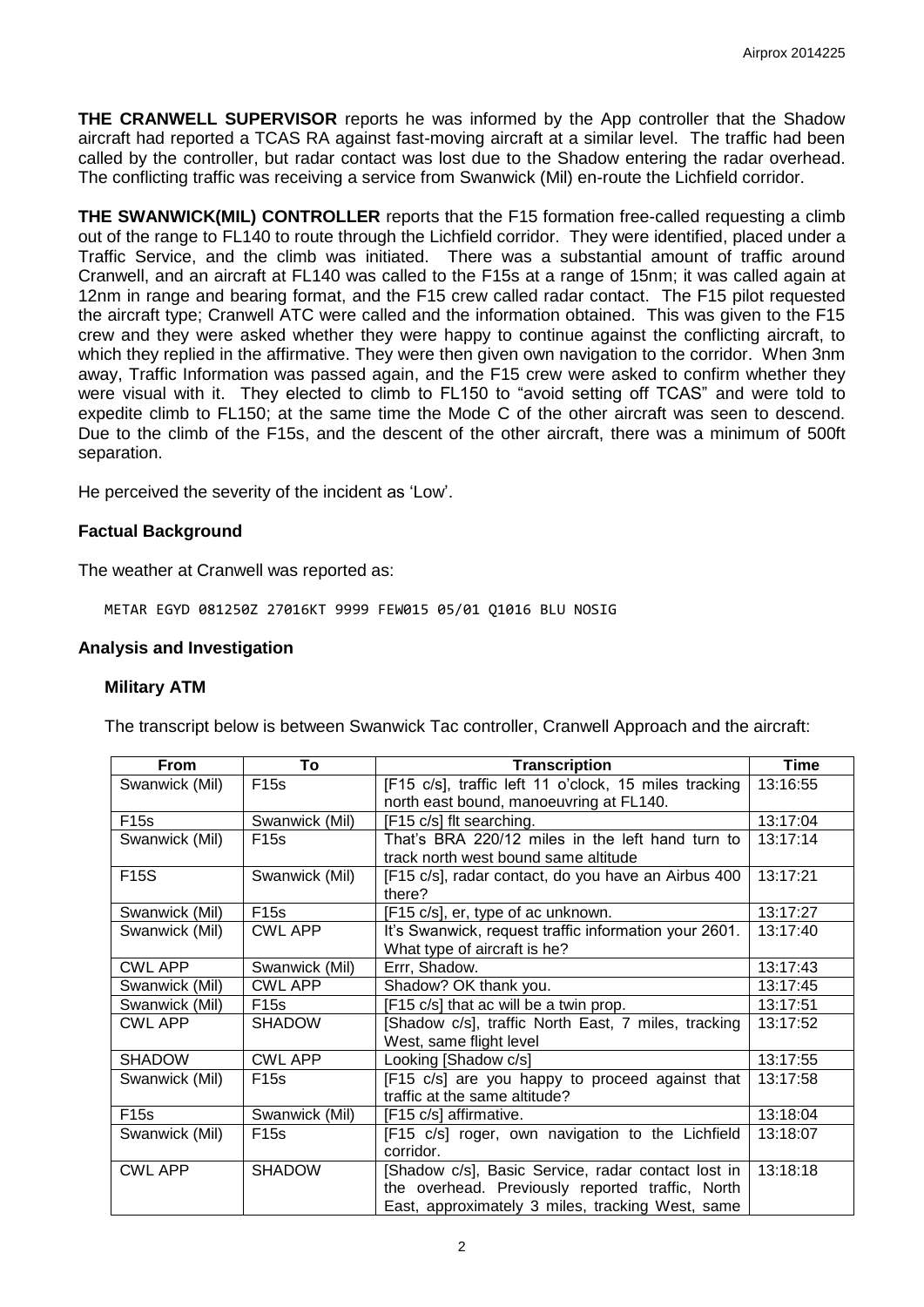| <b>From</b>      | To               | <b>Transcription</b>                                                                                                    | Time     |
|------------------|------------------|-------------------------------------------------------------------------------------------------------------------------|----------|
|                  |                  | flight level.                                                                                                           |          |
| Swanwick (Mil)   | F <sub>15s</sub> | [F15 c/s] confirm you are visual with the traffic in<br>your left 11 o'clock, er, 3 miles tracking northbound<br>FL140? | 13:18:25 |
| <b>SHADOW</b>    | <b>CWL APP</b>   | [Shadow c/s], roger.                                                                                                    | 13:18.27 |
| F <sub>15s</sub> | Swanwick (Mil)   | Swanwick, [F15] flt would like to climb for that<br>traffic.                                                            | 13:18:36 |
| Swanwick (Mil)   | F <sub>15s</sub> | [F15 c/s] expedite climb FL150.                                                                                         | 13:18:37 |
| <b>SHADOW</b>    | <b>CWL APP</b>   | [Shadow c/s] descending TCAS RA.                                                                                        | 13:18:40 |
| <b>SHADOW</b>    | <b>CWL APP</b>   | [Shadow c/s] is visual traffic continuing descent.                                                                      | 13:18:43 |
| <b>CWL APP</b>   | <b>SHADOW</b>    | [Shadow c/s] roger advise??? (word unintelligible).                                                                     | 13:18:48 |
| F <sub>15s</sub> | Swanwick (Mil)   | Swanwick visual won't be a factor we just wanna<br>make sure we don't set off TCAS.                                     | 13:18:49 |
| Swanwick (Mil)   | F <sub>15s</sub> | [F15] fit once clear of that traffic descend FL140.                                                                     | 13:19:02 |

Following Traffic Information at 15nm, the Swanwick Tac controller updated at 1317:04 with "*BRA 220/12 miles in the left hand turn to track north west bound same altitude.*" (Figure 1)



Figure 1: Traffic update at 1317:14 (F15 squawk 6067; Shadow 2601).

At 1317:40, Swanwick called Cranwell to confirm type of aircraft; Cranwell passed Traffic Information at 1317:52 (Figure 2) as, "*traffic North East, 7 miles, tracking West, same flight level*."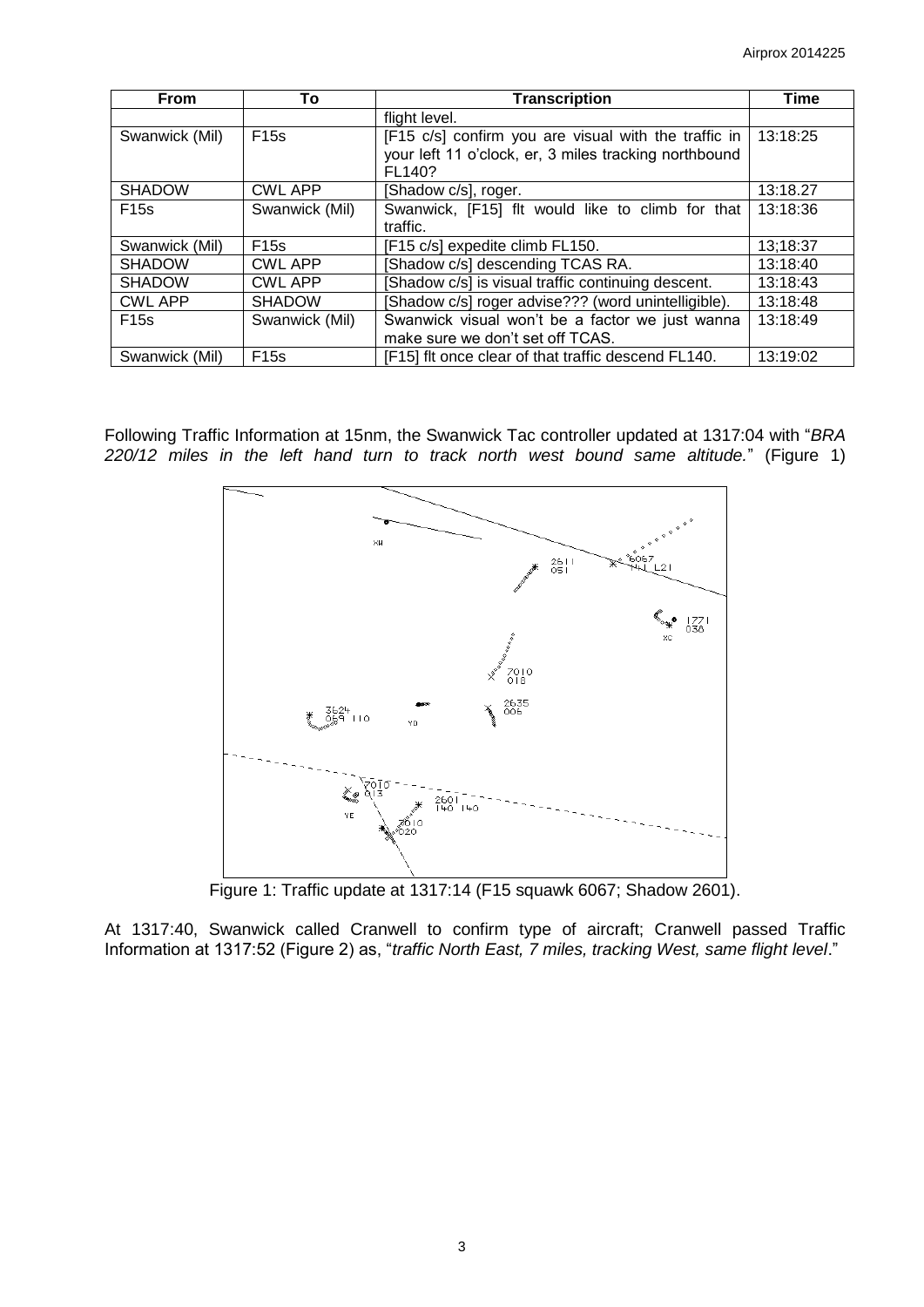

Figure 2: Cranwell Traffic Information at 1317:52.

At 1318:07, Swanwick provided 'own navigation' to the F15s and at 1318:18 (Figure 3) the Shadow entered the Cranwell radar overhead and the controller confirmed, "*Basic Service, radar contact lost in the overhead. Previously reported traffic, North East, approximately 3 miles, tracking West, same flight level*."



Figure 3: At 1318:18 as the Shadow entered the Cranwell radar overhead.

At 1316:25, Swanwick asked the F15s to confirm visual and at 1318:37, the F15s requested a climb at 1318:36 and at 1318:37 (Figure 4), the Swanwick controller confirmed "*expedite climb FL150."*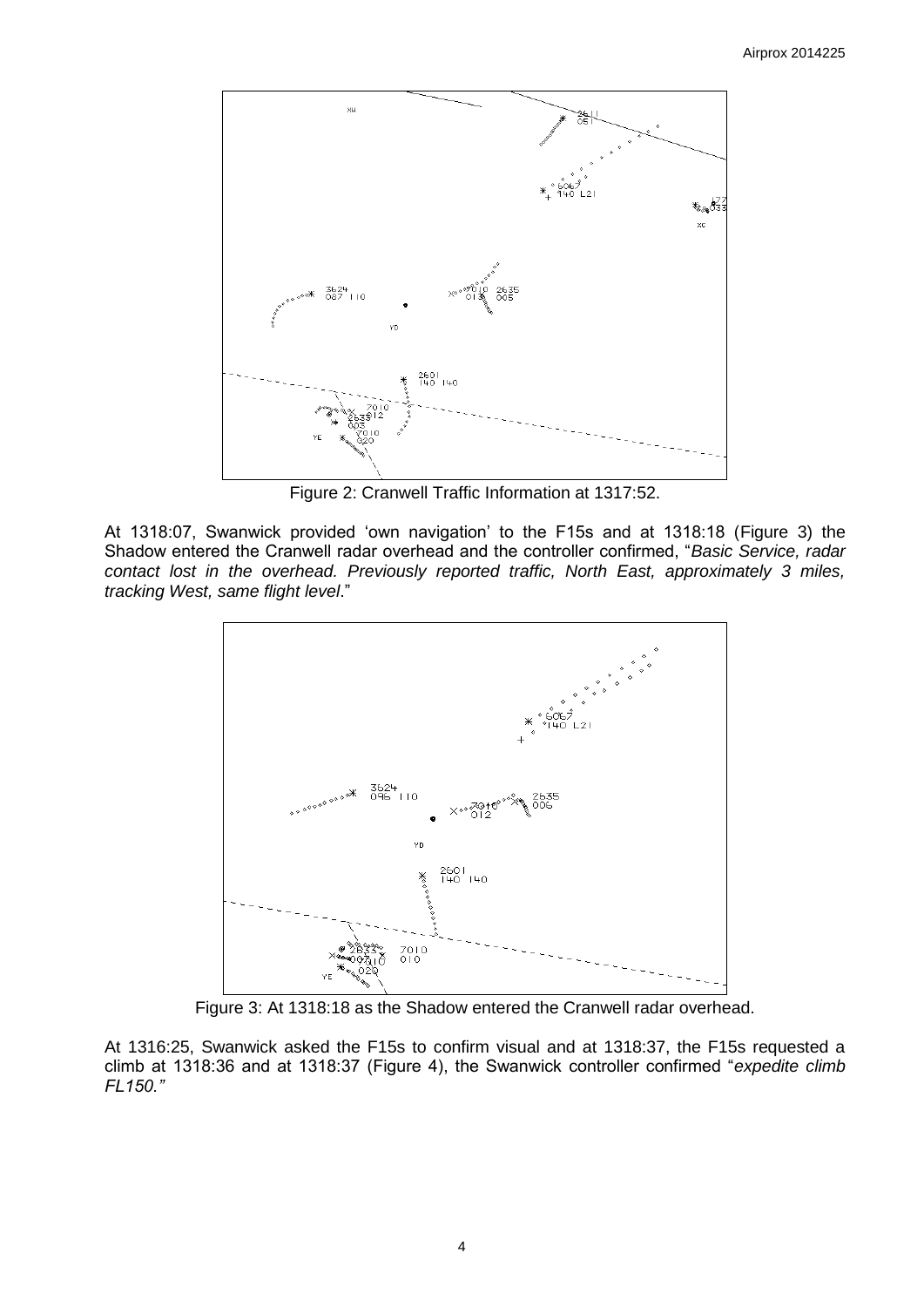

Figure 4: F15s expediting climb at 1318:37.

At 1318:57 (Figure 5), the F15s were in the climb passing FL148 and the Shadow was in the descent passing FL136.



Figure 5: Aircraft geometry at 1318:57.

The CPA was estimated at 1319:04 with 0.4nm and 1500ft height separation.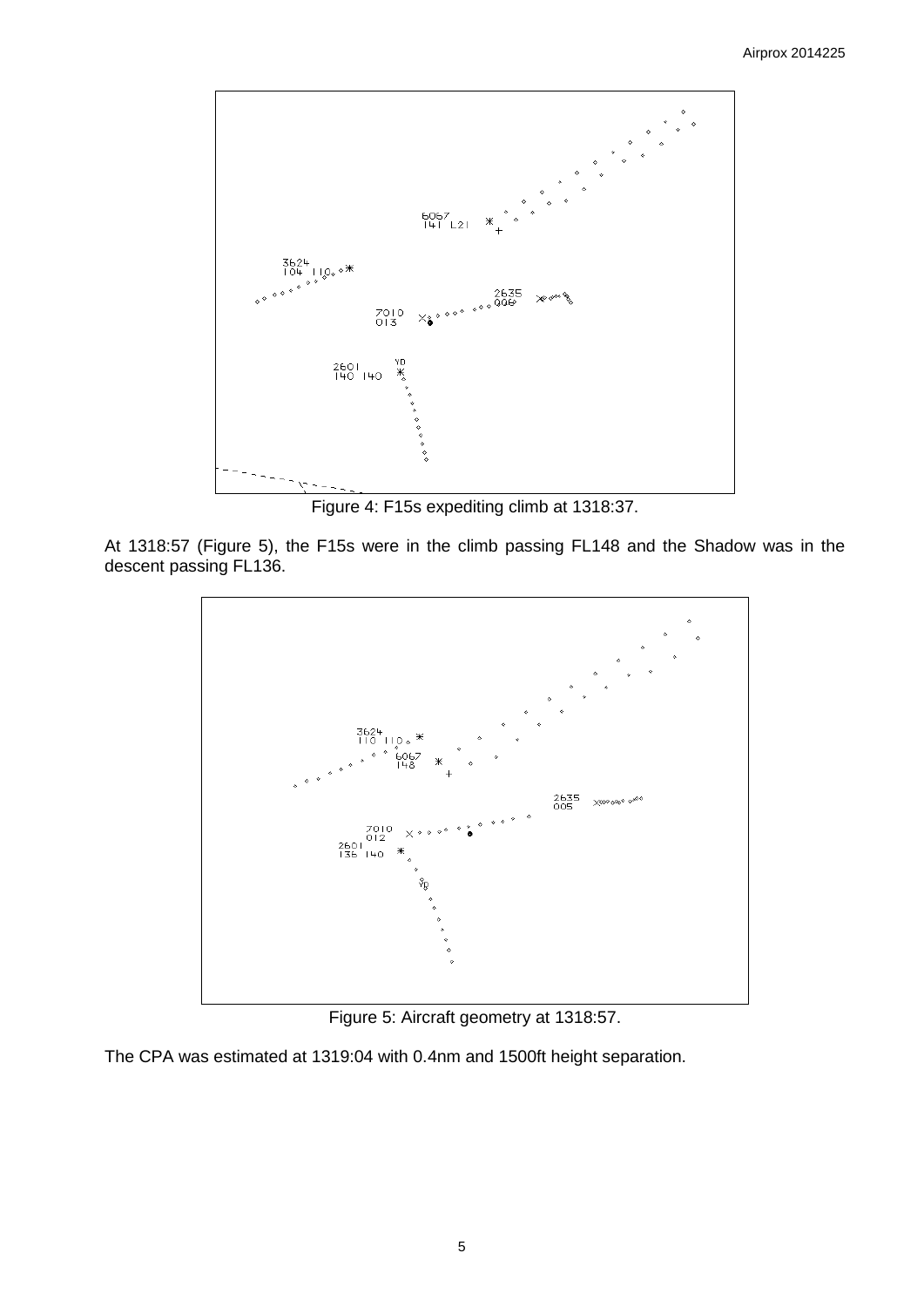

Figure 6: Geometry at 1319:06.

Both aircraft were under a Traffic Service in Class G airspace and were aware of their collision avoidance responsibilities. Both controllers had seen the confliction and had passed Traffic Information, as per the provision of a Traffic Service in UK Flight Information Services, CAP774, Ch 3. The Swanwick controller passed accurate information at ranges of 15, 12 and 3nm; the Cranwell Approach controller passed information using cardinal positions at ranges 7 and 3nm. The Swanwick controller had called Cranwell to request the aircraft type following a query from the F15 crew. As the Shadow entered the Cranwell radar overhead radar contact was lost and the controller provided a Basic Service approximately 46 seconds prior to CPA. The Shadow was under its own navigation flying an orbit in the area. Because radar contact was lost on the Shadow, Traffic Information was passed based upon the last known position of the track. The Shadow crew used the information to gain visual contact, prior to receiving the TCAS TA and subsequent RA. The Cranwell controller recalled advising the Shadow crew of the limitations of the radar in the overhead and the crew had requested to remain with Cranwell for a service.

The normal barriers to an incident of this kind would be Traffic Information from ATC, lookout and ACAS. Traffic Information was passed by both controllers. TCAS had provided information to the Shadow and eventually provided an RA descent instruction; the F15s had radar contact 1 min 50 secs prior to CPA and were visual at 10nm. The Shadow positioning meant that it was likely to drop out of radar cover in the Cranwell overhead and other agencies may have been able to provide a continuous radar-derived ATS. ATC had passed information when it was available, onboard sensors had supported the information, and the crews achieved 1500ft separation following a descent by the Shadow and a climb by the F15s.

### **UKAB Secretariat**

Both pilots shared an equal responsibility for collision avoidance and not to operate in such proximity to other aircraft as to create a collision hazard<sup>1</sup>. The incident geometry is considered as converging so the Shadow pilot was required to give way to the F15s<sup>2</sup>.

 $\overline{\phantom{a}}$ 

<sup>1</sup> SERA.3205 Proximity.

<sup>2</sup> SERA.3210 Right-of-way (c)(2) Converging.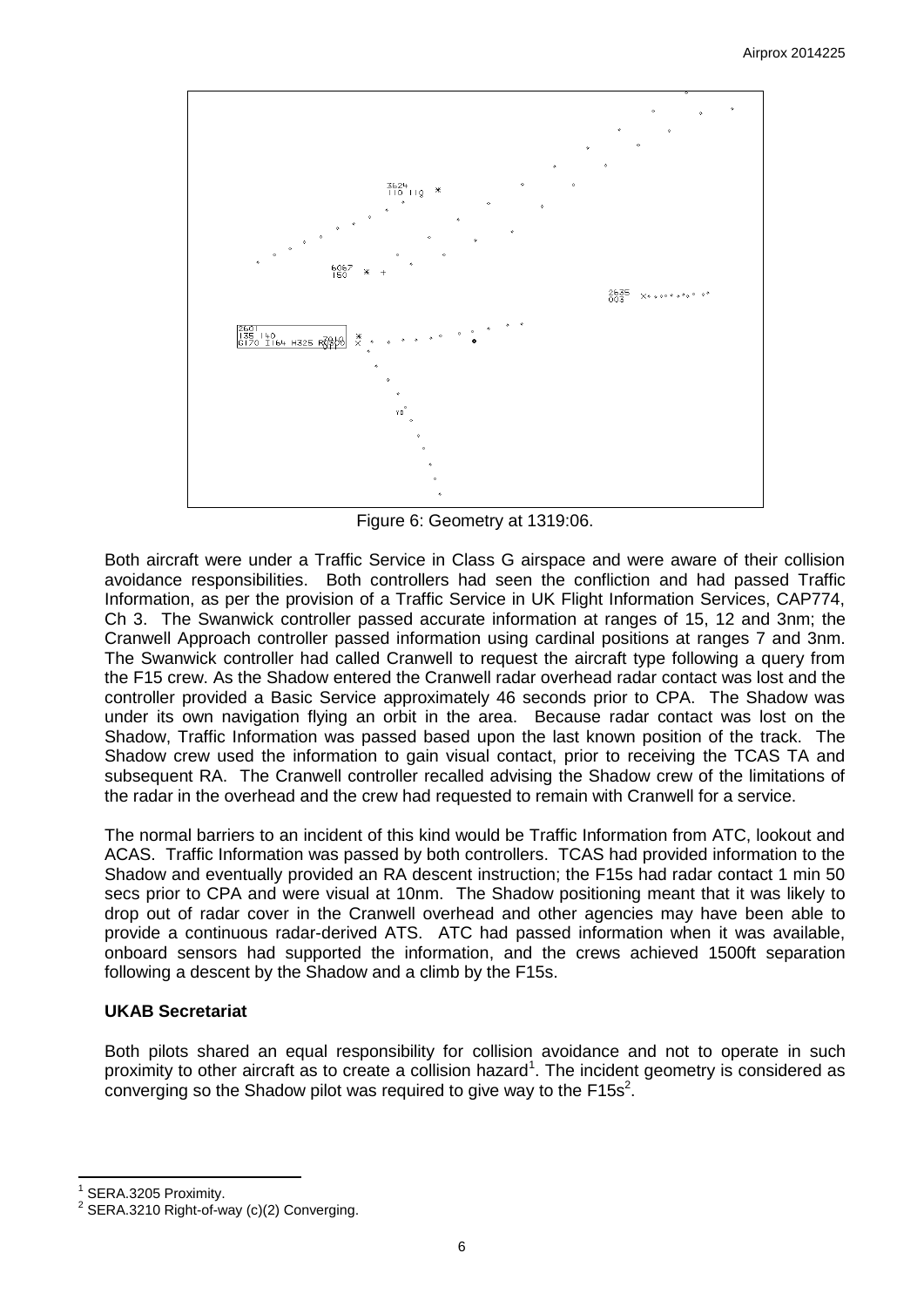# **Comments**

# **HQ Air Command**

This incident occurred in the Cranwell radar overhead in the busy airspace of Lincolnshire. Although detailed information surrounding the location of the Shadow aircraft was not available due to its position within the radar overhead, a high level of TI was provided to both pilots by the relevant controlling agencies. Situational awareness was maintained by all aircraft involved, albeit the F15 formation elected to continue with its planned routing despite being given clearance for 'own navigation' and TI about a potential conflict in the Cranwell overhead. Although the pilot of the F15 should be commended that he recognised that his current vector had the potential to cause a TCAS alert, a climb was not initiated until shortly before an alarm was caused. On receiving TI regarding the F15 formation, the Shadow pilot had the opportunity to amend his operating altitude to avoid the potential conflict; albeit his focus was on achieving visual sighting of the approaching traffic. A few seconds after visual contact was established, the Shadow aircraft was forced to descend due to a TCAS RA. Overall, this incident highlights the importance of appropriate selection of ATS, passage and assimilation of TI and the benefit of TCAS to avoid a conflict. That being said, a lack of forward planning from the aircrew and absence of more robust direction from the controlling agencies resulted in an incident that was closer than necessary.

## **Summary**

 $\overline{a}$ 

An Airprox was reported on  $8<sup>th</sup>$  December 2014 at 1319 between a Shadow and 2 x F15s both at FL140. The Shadow pilot was receiving a Traffic Service from Cranwell approach and received Traffic Information on the F15s; however, the aircraft then went into the radar overhead and the controller downgraded the service to a Basic Service. The Shadow pilot received a TCAS RA instructing him to descend, which he complied with. The F15s were receiving a Traffic Service from Swanwick(Mil) and were given Traffic Information on the Shadow and could see it on their radar, at 3nm away they elected to climb to prevent triggering the Shadow's TCAS.

# **PART B: SUMMARY OF THE BOARD'S DISCUSSIONS**

Information available consisted of reports from the pilots of both aircraft, transcripts of the relevant RT frequencies, radar photographs/video recordings, reports from the air traffic controllers involved and reports from the appropriate ATC and operating authorities.

The Board first looked at the actions of the F15 pilot. Notwithstanding that the Shadow pilot was required to give way to him, members opined that he had all the information he needed to prevent the situation from developing given that he had received Traffic Information from the controller on numerous occasions, had the other aircraft on radar, and then became visual with it. They noted that he had not initiated a climb until the last moment and in discussing why he had not climbed earlier, the Board noted that he was flying to the Lichfield corridor which required him to be at FL140 for the crossing. The Board opined that this had probably lulled him into remaining at the correct height for the corridor rather than deviate beforehand to avoid conflict. They also wondered whether the F15 pilot had felt unnecessarily constrained in changing altitude due to ATC Traffic Service considerations when the more pressing requirement was to avoid a collision. Although the requirements of a Traffic Service stipulate that ATC is informed before any change in altitude, this is always qualified by overriding safety requirements<sup>3</sup>. As was proven in the event, the aircraft was capable of a rapid climb and descent back to the necessary height, and an earlier execution of such a climb would have prevented the TCAS RA.

 $3$  CAP 774 (UK FIS) Ch 3 states that, under a Traffic Service, "Unless safety is likely to be compromised, a pilot shall not change level or level band without first advising and obtaining a response from the controller, as the aircraft may be co-ordinated against other airspace users without recourse to the pilot".